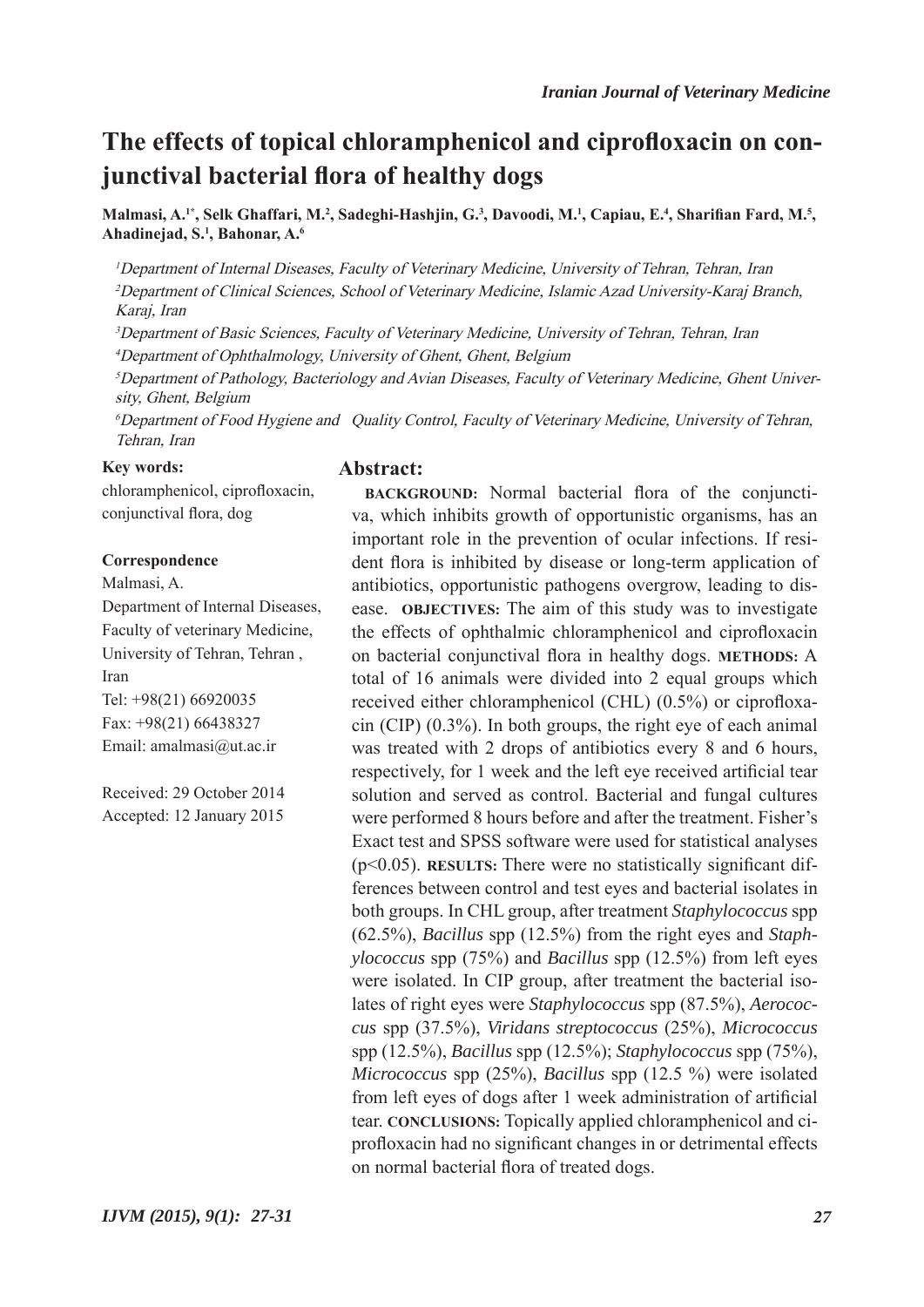## **Introduction**

The normal ocular flora is thought to play a defensive role against the pathogenic microbes by depriving them of nutrients, producing antimicrobial-like substances and occupying space on the conjunctival epithelium. However, under diseased conditions, the microbes composing the normal flora may become opportunistic pathogens, and known pathogens such as gram-negative bacteria and fungi are more frequently isolated. If resident flora is inhibited by disease or long-term application of antibiotics, opportunistic pathogens overgrow and lead to disease (Asghari and Gharachorlou, 2011). Chronic administration of topical antibiotics results in a shift from the normal predominantly gram-positive to gramnegative bacterial flora and may facilitate the emergence of resistant bacterial strains. Normal bacterial flora of the conjunctiva has been evaluated in most of the animals and human. It is believed that most of bacterial isolates in different species of animals are gram positive bacteria with *Staphylococcus* at the top (Gemensky et al., 2005). The other bacterial isolates can have a wide variation. Nowadays, ophthalmic antibiotics are frequently used for different ocular infections. Since several studies in human and small animals showed that broad spectrum antibiotics such as chloramphenicol and flouroquinolones are effective in commonly isolated bacteria from conjunctival sacs of infected eyes (Prado et al., 2006; Kowalski et al., 2003), the antibiotics are thus recommended for those animals with ocular infections waiting for culture results. Although resistance against ciprofloxacin in Staphylococcal and Streptococcal infections is common, Chloramphenicol and Ciprofloxacin are still antimicrobials of choice used in veterinary practice.

In human, it is believed that ciprofloxacin 0.3% and chloramphenicol 0.5% cause a reduction in normal bacterial flora of conjunctiva (Coskun et al., 2011; Ermis et al., 2004; Snyder-Perlmutter et al., 2000); however, there is no study about the effect of these antibiotics on normal bacterial flora of canine conjunctiva. The hypothesis is that chronic use (1 week) of antibiotics would promote a shift in bacterial flora from gram- positive to gram- negative bacteria or promote a shift from nonpathogenic flora to opportunistic pathogens or even increase fungal organisms. The aim of this study was to investigate the possible effects of chronic administration of ciprofloxacin and chloramphenicol on balance of normal, non-pathogenic conjunctival bacterial flora, and probable alteration towards pathogenic or gram-negative bacteria or even fungal organism.

## **Materials and Methods**

**Animals and experimental protocol:** A total of 16 healthy dogs of either sex were randomly divided into 2 groups of 8 each. The right eyes received two drops of either chloramphenicol 0.5% (Chlobiotic 0.5%, Sina Darou, Tehran, Iran ) every 8 h (CHL Group) or ciprofloxacin 0.3% (Ciplex, Sina Darou, Tehran, Iran) every 6 h (CIP Group) for 1 week. The left eyes received vehicle (artificial tear) only and served as controls. The drops were instilled into the conjunctival sacs.

**Bacteriologic and fungal cultures:** Bacteriologic and fungal cultures from conjunctival sacs were performed twice, 8 h before the first and 8 h after the last treatments. All cultures were performed in a double-blind manner and neither the person who took the specimens nor the microbiologist who evaluated bacterial growth knew the sources of the samples. Specimens were taken by rubbing sterile cotton tipped swabs to the conjunctival sacs. Afterwards, all specimens were inoculated onto 5% blood agar, chocolate agar, Mac Concky agar, thioglycolate broth, and Sabouraud's Dextrose Agar (SDA) for fungal organisms, immediate-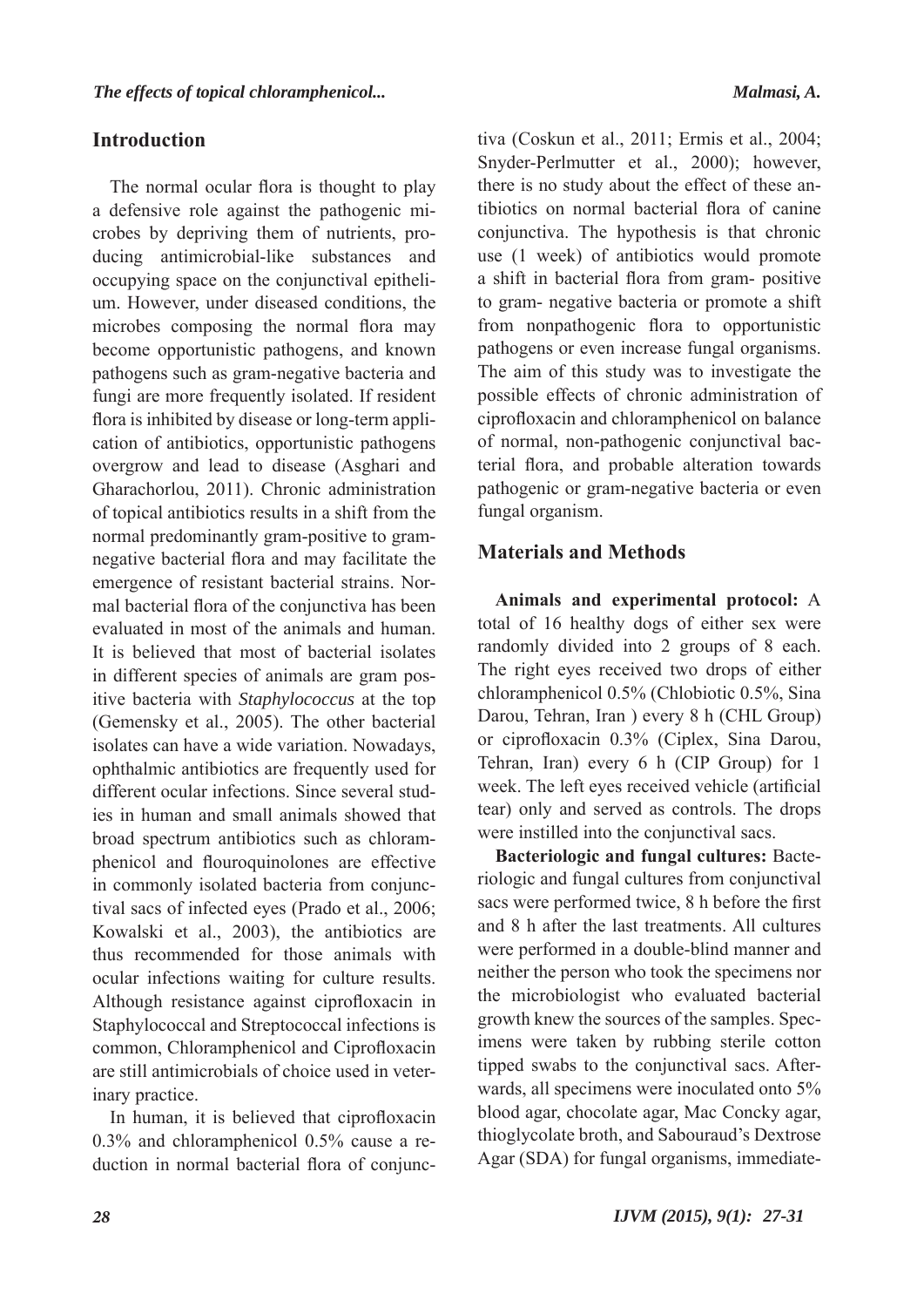ly. The blood and chocolate agar plates were incubated at 35-37°c for 48 h. Thioglycolate broth were checked every day for any bacterial and SDA for fungal growth and if there were negative maintained for 5 more days. After the incubation period, colonies were stained by Gram staining and bacterial identification was accomplished based on their morphologies and differential diagnostic tests. This was performed for both pre treatment and post treatment cultures, the same.

**Data analysis:** SPSS (Version 16) was used to analyze the data. To evaluate the difference between groups, Fisher's Exact test was used and whenever the p<0.05, the difference was taken statistically significant.

### **Results**

In both groups (CHL and CIP groups), the most frequent bacterial isolates were different types of coagulase negative *Staphylococcus* and other bacterial isolates were *Enterococcus*, *Micrococcus*, *Bacillus*, *Streptococcus* and *Aerococcus*. In CHL group, pre-treatment cultures were 100% positive for right eyes and 87.5% for left eyes. This was almost the same in CIP group. After 1-week administration of ophthalmic drops, post-treatment cultures in CHL group were 75% and 87.5% positive for right and left eyes, respectively. However, in CIP group, it was 100% positive for both right and left eyes.

All bacterial isolates from right and left eyes in pre- and post- treatment cultures were grampositive in both groups and neither gram negative bacteria nor fungi were isolated.

In CHL group, after 1 week administration of chloramphenicol 0.5%, *Staphylococcus* spp. (62.5%), *Bacillus* spp (12.5%) from the right eyes and *Staphylococcus* spp. (75%) and *Bacillus* spp (12.5%) from left eyes were isolated (Table 1).

In CIP group, after 1 week administration of ciprofloxacin 0.3%, *Staphylococcus* spp. (87.5%), *Aerococcus* spp. (37.5%), *Viridans streptococcus* (25%), *Micrococcus* spp. (12.5%) and *Bacillus* spp. (12.5%) from the right eyes and *Staphylococcus* spp. (75%), *Micrococcus* luteus (25%) and *Bacillus* spp (12.5%) from the left eyes were isolated (Table 1).

All *Staphylococci* in CHL group were coagulase negative (100%) and no statistical dif-

Table 1. Bacteria isolated from canine eyes, before and after treatment with either chloramphenicol 0.5% (2 drops, q8h, for 7 days) or ciprofloxacin 0.3% (2 drops, q6h, for 7 days) and artificial tear solution was used in control eyes.

|                                                                  | Chloramphenicol $(0.5\%)$ |         |                      |         | Ciprofloxacin $(0.3\%)$ |         |                      |         |
|------------------------------------------------------------------|---------------------------|---------|----------------------|---------|-------------------------|---------|----------------------|---------|
|                                                                  | Treated eyes $n$ (%)      |         | Control eyes $n$ (%) |         | Treated eyes $n$ (%)    |         | Control eyes $n$ (%) |         |
| <b>Bacterial</b><br>organisms                                    | <b>Before</b>             | After   | Before               | After   | Before                  | After   | Before               | After   |
| Staphylo-<br>coccus spp.                                         | 5(62.5)                   | 5(62.5) | 5(62.5)              | 6(75)   | 5(62.5)                 | 7(87.5) | 7(87.5)              | 6(75)   |
| Aerococcus<br>spp.                                               | 0(0)                      | 0(0)    | 0(0)                 | 0(0)    | 0(0)                    | 3(37.5) | 0(0)                 | 0(0)    |
| Viridans<br>streptococ-<br>$\mathcal{C} \mathcal{U} \mathcal{S}$ | 0(0)                      | 0(0)    | 1(12.5)              | 0(0)    | 0(0)                    | 2(25)   | 0(0)                 | 0(0)    |
| Enterococ-<br>cus spp.                                           | 1(12.5)                   | 0(0)    | 1(12.5)              | 0(0)    | 2(25)                   | 0(0)    | 1(12.5)              | 0(0)    |
| Micrococ-<br>cus spp.                                            | 0(0)                      | 0(0)    | 0(0)                 | 0(0)    | 1(12.5)                 | 1(12.5) | 1(12.5)              | 2(25)   |
| <b>Bacillus</b><br>spp.                                          | 1(12.5)                   | 1(12.5) | 1(12.5)              | 1(12.5) | 1(12.5)                 | 1(12.5) | 0(0)                 | 1(12.5) |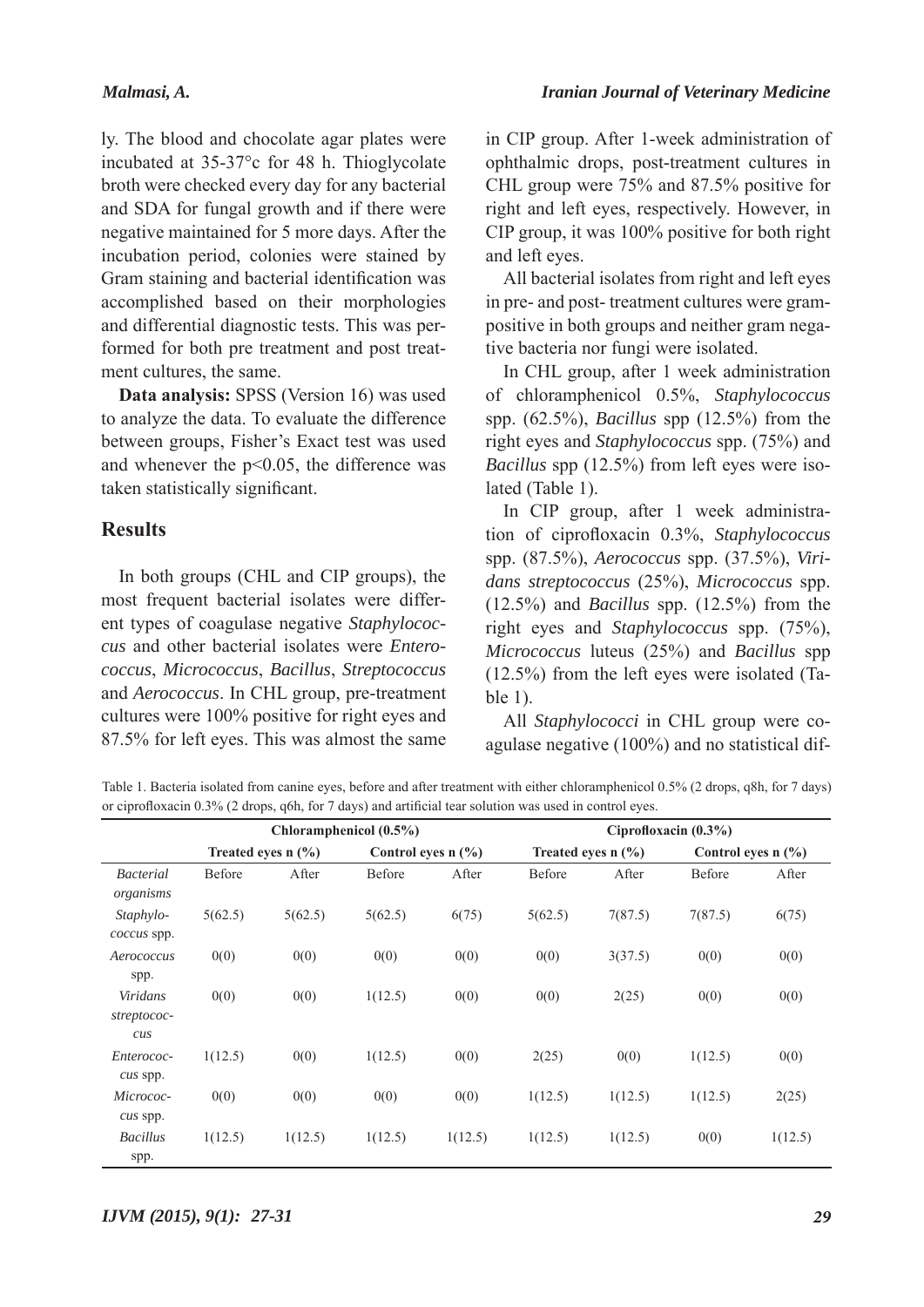ferences were detected with pre-treatment cultures. Most of *Staphylococci* in CIP group were coagulase negative (83.3%) and no statistical differences were detected with pre-treatment cultures, either.

# **Discussion**

Nowadays, different types of ophthalmic antibiotics are commonly used for treatment of ophthalmic diseases in veterinary practice. The advantages of proper administration of broad- spectrum topical antibiotics for bacterial keratitis, corneal ulcers, conjunctivitis, and etc. have been pointed in some studies (Asghari and Gharachorlou, 2011; Leibowitz, 1991). These antibiotics, despite all advantages, have some disadvantages and there is limited knowledge of their effects on normal bacterial flora of healthy conjunctiva.

Most gram-positive bacterial isolates from normal conjunctiva of dogs are *Staphylococcus*, *Streptococcus*, *Corynebacterium*, *Bacillus* and *Pseudomonas* and *E.coli* from gram negative bacteria (Gemensky et al., 2005; Haghkhah et al., 2005; Kudirkienė et al., 2006; McDonald, Watson, 1978; Prado et al., 2005). These organisms are considered as non-pathogenic bacteria and can protect conjunctival surface from invasion of pathogenic organism. In our study, *Staphylococcus*, *Enterococcus*, *Micrococcus*, and *Bacillus*, all gram-positive, were isolated with no gram-negative bacteria and fungi detection.

On the other hand, these normal bacterial flora such as *S. intermedius* along with *S. aureus* are potentially pathogenic bacteria that are responsible for some ocular infections. Coagulase negative bacteria have low pathogenicity; however, in damaged conjunctival epithelium or in immunosuppressive conditions or diabetes mellitus they may lead to disease. Other bacterial isolates were *Enterococcus faecalis* (25%), *Micrococcus* spp. (12.5%), and *Bacillus* spp. (12.5%). In our study, like

the previous ones, *Staphylococcus* spp. were the most frequent bacteria isolated from conjunctival sacs of healthy dogs. This shows that *Staphylococci* cause ocular infections; however, they exist in healthy eyes as well. Furthermore, changes in bacterial biological environment can alter the pathogenicity of organisms (Gerding et al., 1988).

Antibiotic susceptibility testing results suggest that gram positive cocci and bacilli (like *Staphylococcus*, *Streptococcus*, *Bacillus*) isolated from both healthy and infected eyes are mostly sensitive to Chloramphenicol and fluoroquinolones (Kowalski et al., 2003; Prado et al., 2006; Mino et al., 2005).

In our study, antibiotic therapy using Chloramphenicol and Ciprofloxacin had no significant effects on positive culture results. In addition, no detrimental effects on conjunctival floral balance were shown in post-treatment culture which might be due to the absence of any ocular injuries and gram-negative bacterial growth. These findings are consistent with the findings of Gemensky et al. (2005) who showed that application of topical antimicrobial preparations in horses did not result in any shift towards gram-negative bacteria as seen in clinically ill patients.

However, quantitative studies conducted on normal bacterial flora of human eyes to evaluate the efficacy of Ciprofloxacin showed that this antibiotic is potent in bacterial reduction of normal flora (Ermis et al., 2004; Coskun et al., 2011; Snyder-Perlmutter et al., 2000). Thus, it is suggested to evaluate bacterial growth in a quantitative manner to determine the effects of antibiotics on reduction of normal ocular flora in dogs, in future studies.

In conclusion, it seems Chloramphenicol and Ciprofloxacin, as broad spectrum antibiotics, can be safely administered in ocular bacterial infections with no detrimental effects on the balance of conjunctival bacterial flora.